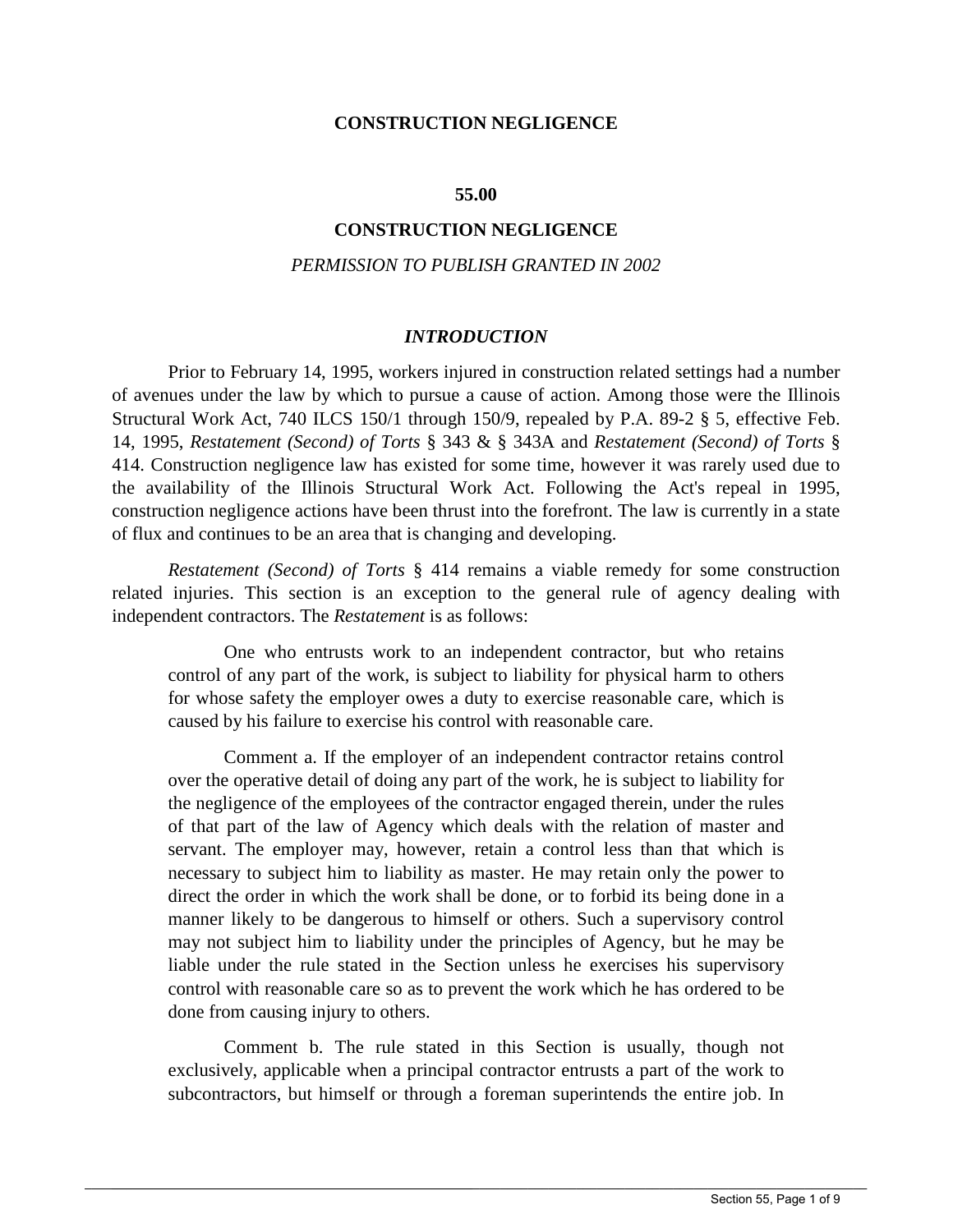dangerous to others, if he knows or by the exercise of reasonable care should have carelessly done their work in such a way as to create a dangerous condition, such a situation, the principal contractor is subject to liability if he fails to prevent the subcontractors from doing even the details of the work in a way unreasonably know that the subcontractors' work is being so done, and has the opportunity to prevent it by exercising the power of control which he has retained in himself. So too, he is subject to liability if he knows or should know that the subcontractors and fails to exercise reasonable care either to remedy it himself or by the exercise of his control cause the subcontractor to do so.

 which the work is done. It is not enough that he has merely a general right to employers, but it does not mean that the contractor is controlled as to his methods of work or as to operative detail. There must be such a retention of a right of Comment c. In order for the rule stated in this Section to apply, the employer must have retained at least some degree of control over the manner in order the work stopped or resumed, to inspect its progress or to receive reports, to make suggestions or recommendations which need not necessarily be followed, or to prescribe alterations and deviations. Such a general right is usually reserved to supervision that the contractor is not entirely free to do the work in his own way.

# Restatement (Second) of Torts § 414 (West 2000).

*Restatement (Second) of Torts* § 414 (West 2000).<br>
"Control over any part of the work" is the key element imposing liability under § 414. The term "control" has been compared to the "in charge of" requirement under the Structural Work Act, 740 ILCS 150/1 through 150/9, repealed by P.A. 89-2 § 5, effective Feb. 14, 1995. Adopted by the Illinois Supreme Court in *Larson v. Commonwealth Edison*, 33 Ill.2d 316, 211 N.E.2d 247 (1965), § 414 was most notably discussed and clarified in the cases of *Weber v. N. Ill. Gas Co*., 10 Ill.App.3d 625, 295 N.E.2d 41 (1st Dist.1973), and *Pasko v. Commonwealth Edison Co*., 14 Ill.App.3d 481, 302 N.E.2d 642 (1st Dist.1973). These cases set the early standard for § 414's interpretation and application in Illinois.

 In *Larson*, the court held that a general contractor who retains control of any part of the control the work is sufficient to subject one to duty and tort responsibility. *Id*. 211 N.E.2d at 252 work of a subcontractor will be liable for injuries resulting from his failure to exercise this control with reasonable care. *Id*. 33 Ill.2d 316, 325, 211 N.E.2d at 252-253. Although a defendant's conduct is an appropriate consideration under § 414, the most significant question to analyze is whether the defendant retained the authority to control the work. *Larson*, 33 Ill.2d 316, 324-335, 211 N.E.2d at 252. (emphasis added). At common law, retention of the right to 253, citing *Restatement of Torts* § 414.

 contractor's work. Further, "a contractor owes an independent contractor whom he employs and all the subcontractors' employees a non-delegable duty to provide a safe place to work." *Id*. 10 The *Weber* court found that § 414 "is applicable to anyone with authority who entrusts work to an independent contractor, e.g., an owner, general contractor or architect." *Id*. 10 Ill.App.3d 625, 639, 295 N.E.2d at 50. Thus, more than one person may have "control" over a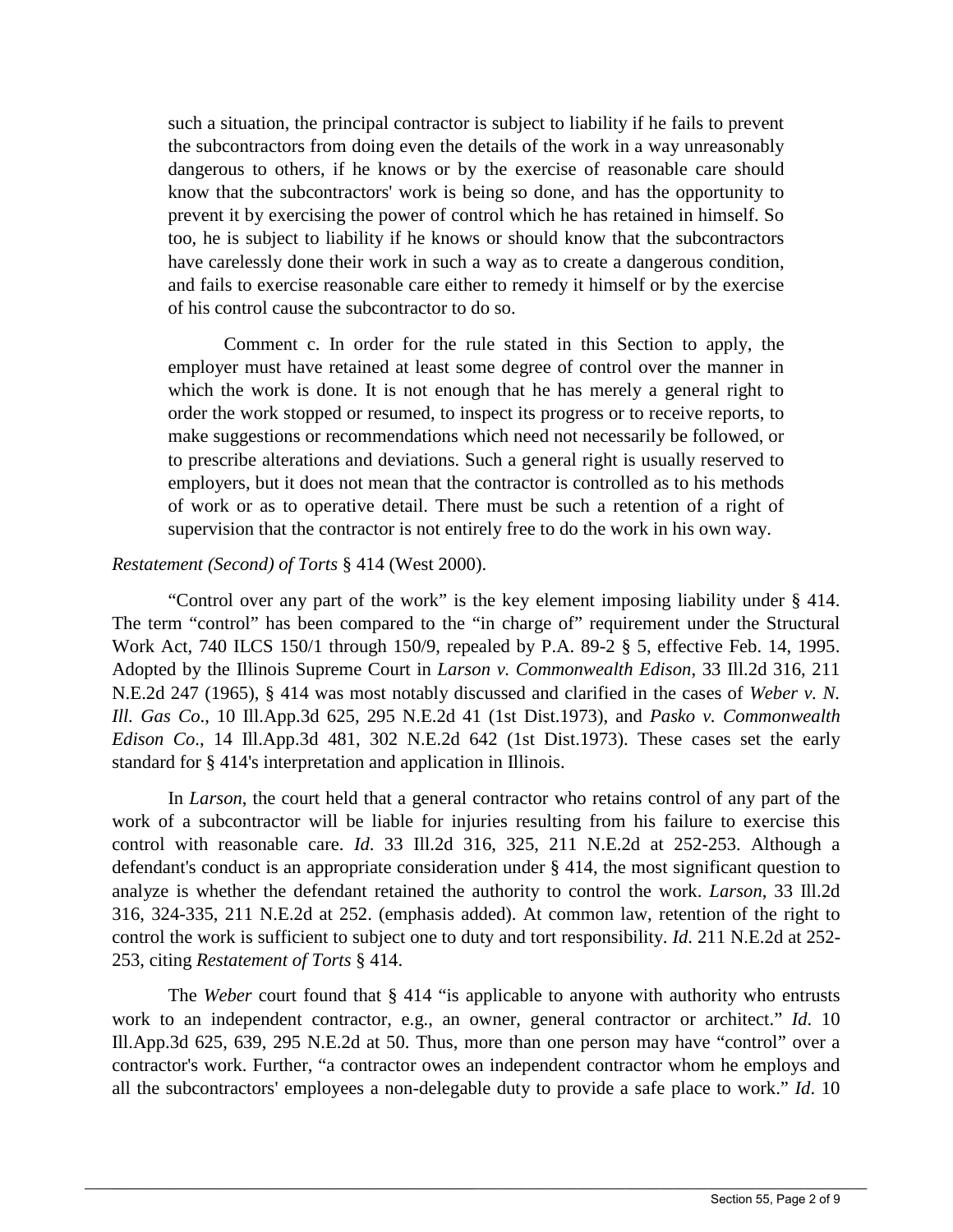Ill.App.3d 625, 640, 295 N.E.2d at 51. This duty applies to anyone connected to a construction project who evidences the requisite level of control. *Damnjanovic v. United States*, 9 F.3d 1270 (7th Cir.1993).

In *Pasko*, the court stated that "[t]he power to forbid work from being done in a manner likely to be dangerous to himself or others is given as an illustration of the type of power retained by an employer which could subject him to liability." 14 Ill.App.3d 481, 488, 302 N.E.2d at 648. The *Pasko* court placed great emphasis on a defendant's ability to implement or enforce safety procedures. *Id*.

Due to the availability of the Structural Work Act, there was a long period of time when there were not many cases decided under § 414. Since the repeal of the Act, conflicts have arisen regarding the application of § 414, and, specifically, what control is sufficient to render a party liable for failing to exercise that control with reasonable care. These conflicts are most evident in the cases of *Fris v. Pers. Prods. Co.*, 255 Ill.App.3d 916, 627 N.E.2d 1265, 194 Ill.Dec. 623 (3d Dist.1994), *Rangel v. Brookhaven Constructors, Inc*., 307 Ill.App.3d 835, 719 N.E.2d 174, 241 Ill.Dec. 313 (1st Dist.1999), *Brooks v. Midwest Grain Prods. of Ill., Inc*., 311 Ill.App.3d 871, 726 N.E.2d 153, 244 Ill.Dec. 557 (3d Dist.2000), and *Bokodi v. Foster Wheeler Robbins, Inc*., 312 Ill.App.3d 1051, 728 N.E.2d 726, 245 Ill.Dec. 644 (1st Dist.2000).

In 2016, the Illinois Supreme Court clarified its position on the degree of "control" for a defendant's general right to enforce safety on the job site. *Carney v. Union Pac. R. Co*., 2016 IL 118984 ¶ 47. Courts should generally look to the agreement between the parties in determining whether the hiring entity exercised sufficient control to create a duty and render it vulnerable to liability. *Id*. ¶ 41. In *Carney*, the Supreme Court held that a general contractor is not deemed to retain sufficient control to be liable unless the subcontractor is not entirely free to perform the work in its own way. *Id*. ¶ 46-48. Notably, the Court also clarified that those who hire independent contractors can only be held liable through theories of direct, not vicarious, liability. *Id*. ¶ 36.

The instructions that follow allow the jury to determine whether the defendant retained sufficient "control" to give rise to the duty to exercise that control in a reasonable manner. The instructions below were amended by the IPI Committee in 2018 to reflect the above clarification from the Court in *Carney*, including the use of language directly from *Restatement (Second) of Torts* § 414 (1965), as adopted by *Carney*.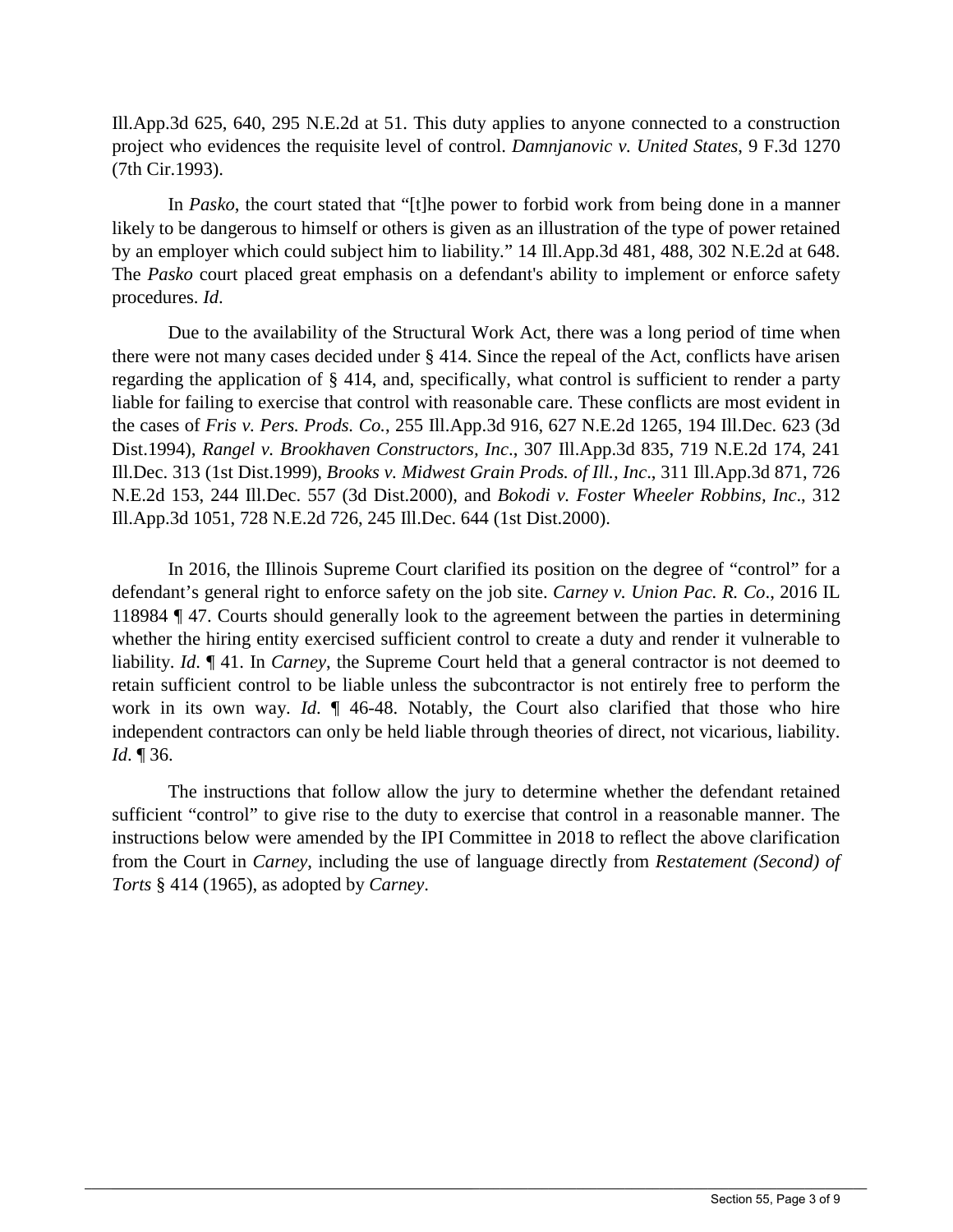## **55.01 Construction Negligence-- Duty**

 A[n] [owner] [contractor] [other] who entrusts work to a [subcontractor] [contractor] [other] is control over any part of the work and the injuries were proximately caused by the [owner's] liable for injuries resulting from the work if the [owner] [contractor] [other] retained some [contractor's] [other's] failure to exercise that control with ordinary care.

#### **Notes on Use**

This instruction should be given as an introduction to the subject of construction negligence.

## **Comment**

For the relevant cases see: *Jones v. DHR Cambridge Homes, Inc*., 381 Ill.App.3d 18, 885 N.E.2d 330, 319 Ill.Dec. 59 (1st Dist. 2008); *Diaz v. Legat Architects, Inc*., 397 Ill.App.3d 13, 920 N.E.2d 582, 336 Ill.Dec. 373 (1st Dist. 2009); *Calloway v. Bovis Lend Lease, Inc*., 2013 IL App (1st) 112746, 995 N.E.2d 381, 374 Ill.Dec. 242; *Carney v. Union Pac. R. Co.*, 2016 IL 118984.

In addition, see *Restatement (Second) of Torts* § 414 (West 2000), and the Introduction to this section.

 *Homes, Inc*., 381 Ill.App.3d 18, 885 N.E.2d 330, 319 Ill.Dec. 59 (1st Dist. 2008); *Diaz v. Legat Architects, Inc.*, 397 Ill.App.3d 13, 920 N.E.2d 582, 336 Ill.Dec. 373 (1st Dist. 2009) and The use of the IPI 55.00 Series instructions has been upheld in *Jones v. DHR Cambridge Calloway v. Bovis Lend Lease, Inc*., 2013 IL App (1st) 112746, 995 N.E.2d 381, 374 Ill.Dec. 242.

In *Jones v. DHR Cambridge Homes, Inc*., 381 Ill.App.3d 18, the defendant general contractor appealed, in part, the trial court's refusal to give a non-pattern jury instruction that had been patterned on the holding from *Martens v. MCL Constr*., 347 Ill.App.3d 303, 807 N.E.2d 480 (1st Dist. 2004). See *Jones*, 381 Ill.App.3d at 37. The non-pattern jury instructions proposed by the defendant general contractor replaced "safety" with "the means and methods or operative detail" in IPI 55.01-55.02.

 In upholding the trial court's denial to give the non-pattern instructions, the *Jones* court reflect the common law on construction negligence. *Jones*, 381 Ill.App.3d at 38. The *Jones* court court referred to IPI 55.02 (2005) ("A party who retains some control over the safety of the work rejected the general contractor's argument that the construction negligence instructions no longer stated that the *Martens* court's citation to the pattern instructions on construction negligence did not suggest that the court intended its decision to mean that the pattern instructions no longer reflected an accurate statement of the law. *Id*. at 39-40. The court further noted that the *Martens*  has a duty to exercise that control with ordinary care.") without criticism. *Id*. at 37-38.

In Diaz v. Legat Architects, Inc., 397 Ill.App.3d 13, 920 N.E.2d 582, 336 Ill.Dec. 373 (1st Dist. 2009), defendant Boller appealed the trial court's refusal to give non-pattern jury instructions. The non-pattern jury instructions proposed by the defendant replaced "safety" of the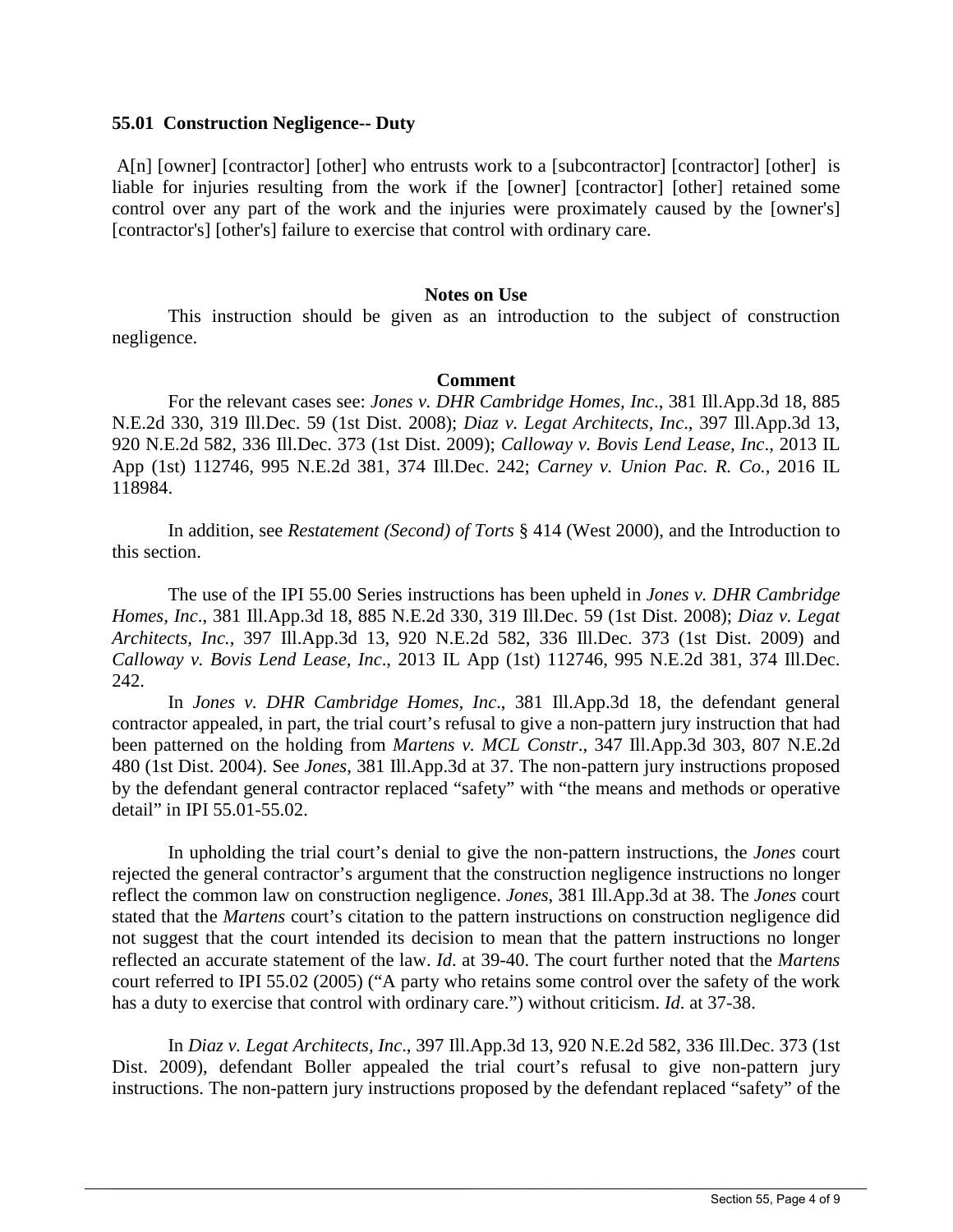work with "manner" in which the work was done in IPI 55.01-55.03. defendant further objected to the giving of IPI 55.04. *Diaz*, 397 Ill.App.3d at 37-39.

language from Comment C of the *Restatement* (*Second*) of Torts  $\S$  414 as follows: Boller tendered a modified IPI 55.02 (2006), which defined "retained control" using the

A party who retained some control over the manner in which the work is done, has a duty to exercise that control with ordinary care.

 must have more than a general right to order the work stopped or resumed, to When I use the words, 'retained control' the party must have retained at least some degree of control over the manner in which the work is done. To be liable, a party inspect its progress or to receive reports, to make suggestions or recommendations which need not necessarily be followed, or to prescribe alterations and deviations. There must be such a retention of a right of supervision that the contractor is not entirely free to do the work his own way.

## *Diaz*, 397 Ill.App.3d at 38.

The Appellate Court rejected defendant's argument that the IPI instructions on construction negligence do not accurately state the law because they failed to qualify the term "some control over the work." The dourt concluded that "the IPI construction negligence instructions continue to reflect an accurate statement of the law." *Id*. at 39.

 Ill.Dec. 242, Defendant Bovis claimed that the trial court abused its discretion when it gave the jury the IPI 55.00 (2006) Series instructions. The court noted that the instructions are based upon be found liable. Plaintiffs had to prove that Bovis retained some control over the safety of the In *Calloway v. Bovis Lend Lease, Inc*., 2013 IL App (1st) 112746, 995 N.E.2d 381, 374 § 414 of the *Restatement* and informed the jury what plaintiffs had to prove in order for Bovis to work and that Bovis acted or failed to act in a number of ways, including failing to stop Junior and Senior from working in the unprotected trench. The court held that the evidence supported giving the IPI 55.00 (2006) Series instructions and that the trial court did not abuse its discretion by doing so. *Calloway*, 995 N.E.2d at 419-20.

*Carney v. Union Pac. R. Co.*, 2016 IL 118984 clarified that, in accordance with *Restatement (Second) of Torts* § 414, "[a] general right to enforce safety . . . does not amount to retained control . . . ." *Id.* ¶ 47.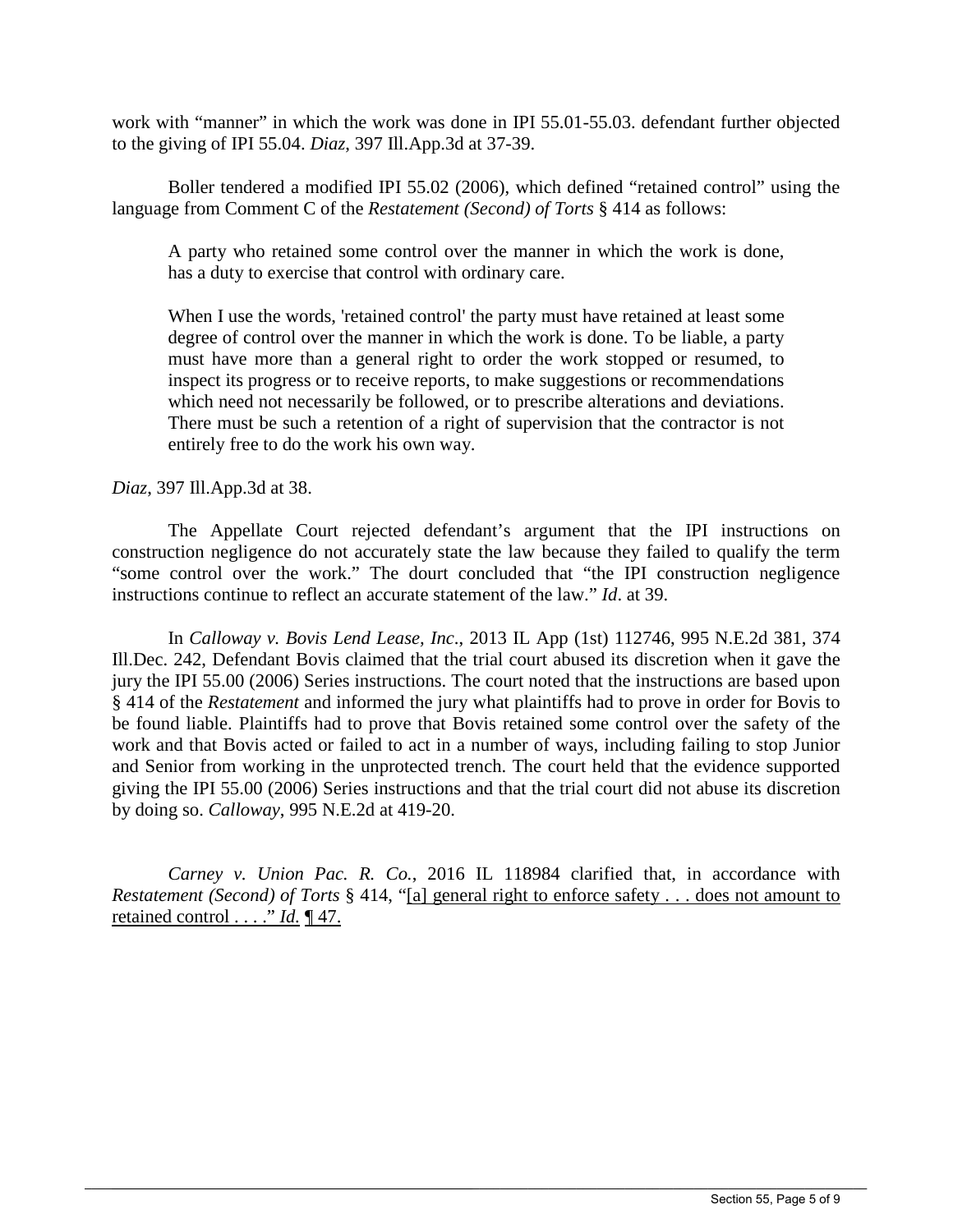# **55.02 Construction Negligence— Requisite Control**

 A party is deemed to retain some control over the work if there is any part of the work that a [subcontractor] [contractor] [other] is not entirely free to do in [his] [her] [its] own way.

# **Notes on Use**

This should be used in conjunction with IPI 55.03.

## **Comment**

*See Restatement (Second) of Torts* § 414, the Comment to IPI 55.01, and the Introduction to this section.

*(Cf. Restatement (Second) of Torts* § 414: "[O]ne who entrusts work to an independent contractor, but who retains the control of any part of the work, is subject to liability for physical harm to others for whose safety the employer owes a duty to exercise reasonable care, which is caused by his failure to exercise his control with reasonable care.").

In *Carney v. Union Pac. R. Co.*, 2016 IL 118984 at ¶¶ 46-47, the Court found that a hiring entity's contractual rights to terminate the relationship, enforce work standards, stop work, and enforce general safety in the work site were not sufficient to demonstrate control.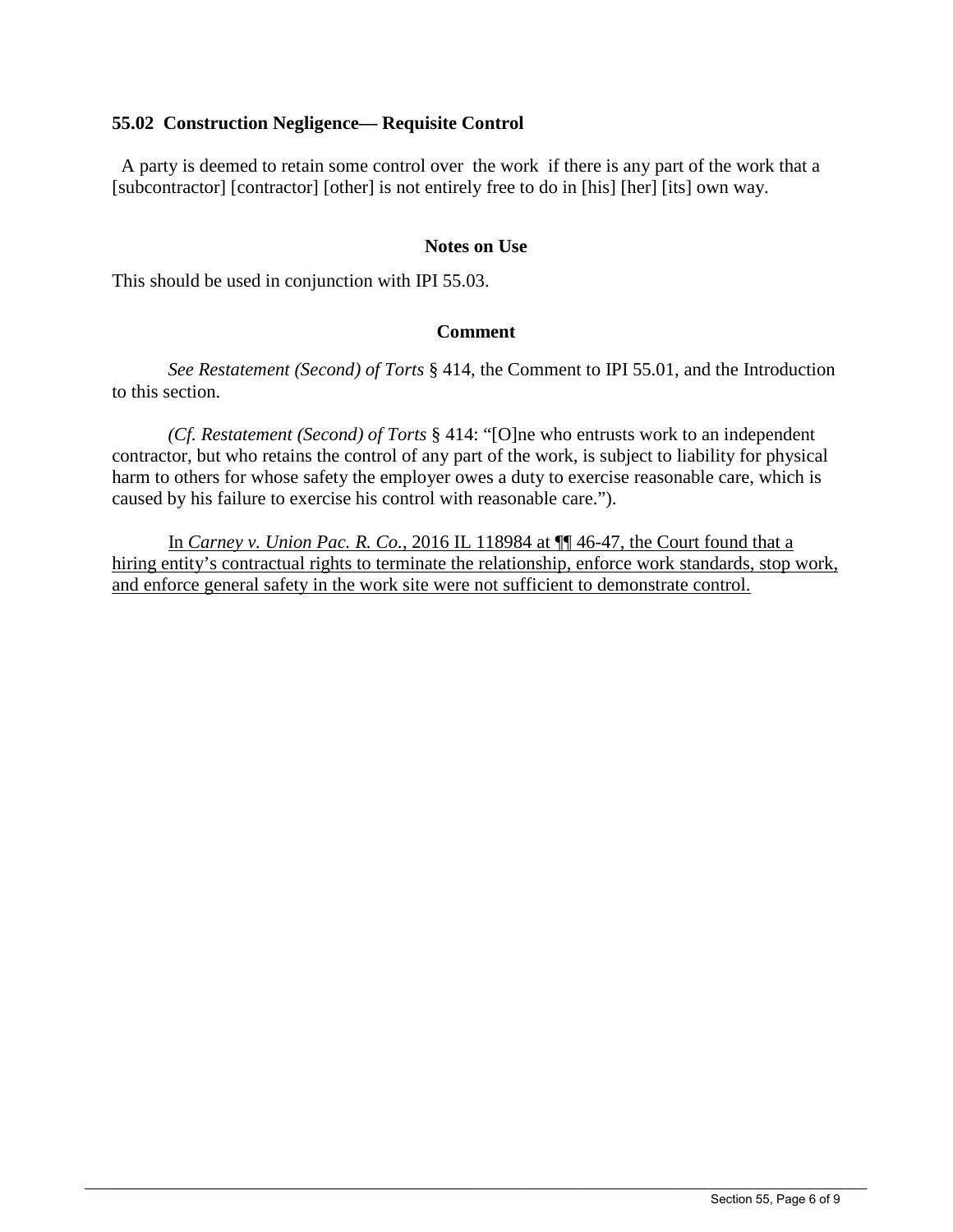# **55.03 Construction Negligence--Issues Made by the Pleadings/Burden of Proof**

the plaintiff has the burden of proving: Plaintiff \_\_\_\_ seeks to recover damages from defendant[s] \_\_\_\_. In order to recover damages,

the plaintiff has the burden of proving:<br>1. The [defendant \_\_\_\_] [defendants \_\_, \_\_, and \_\_] retained some control over any part of the work:

work;<br>2. Defendant[s] [acted] [or] [failed to act] in one or more of the following ways:

a. \_\_\_\_; or

 $b. \_\_\_\$ ; or

 $c.$   $\qquad$ .

 c. \_\_\_\_.; and in so [acting] [or] [failing to act], was [were] negligent in the manner in which it [they] [exercised] [or] [failed to exercise] its [their] control.

3. Plaintiff \_\_\_\_ was injured; and

4. The [defendant's] [defendants' \_\_\_\_, \_\_\_\_, or \_\_\_\_] negligence was a proximate cause of plaintiff's injuries.

 [You are to consider these propositions as to each defendant separately.] If you find that any of these propositions has not been proven as to [the defendant] [any one] [or more] [or all] [of the defendants], then your verdict should be for [the] [that] [those] defendant[s]. On the other hand, if you find that all of these propositions have been proven as to [the defendant] [any one] [or more] [or all] [of the defendants], then you must consider defendant['s] [s'] claim[s] that the plaintiff was contributorily negligent.

As to [that] [those] claim[s], defendant[s] has [have] the burden of proving:

As to [that] [those] claim[s], defendant[s] has [have] the burden of proving:<br>A. Plaintiff [name] acted or failed to act in one or more of the following ways:

 $1.$  \_\_\_; or

 $2. \_\_$ ; or

 $3.$  \_\_\_\_\_\_.;

and in so [acting] [or] [failing to act] was negligent, and

B. Plaintiff's negligence was a proximate cause of [his injury] [and] [damage to his property].

 If you find that plaintiff has proven all the propositions required of [him] [her], and the verdict should be for the plaintiff as to [that] [those] defendant[s] and you will not reduce plaintiff's damages. defendant[s] ha[s][ve] not proven all of the propositions required of the defendant[s], then your

 If you find that defendant[s] [has] [have] proven all of the propositions required of [the] [those] defendant[s], and if you find that the plaintiff's contributory negligence was greater than 50% of the total proximate cause of the injury or damage for which recovery is sought, then your verdict should be for [that] [those] defendant[s].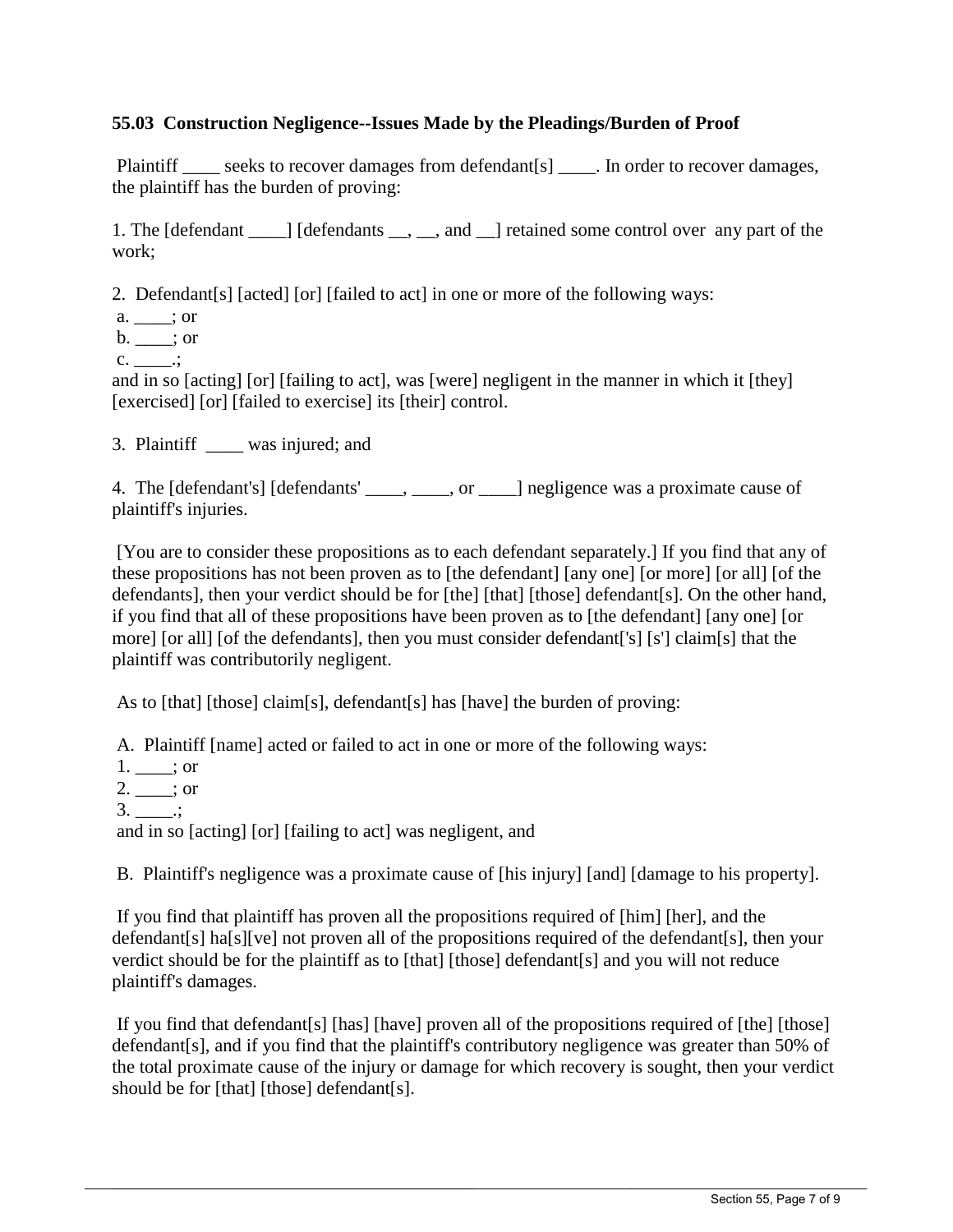If you find that defendant[s] [has] [have] proven all of the propositions required of [the] [those] defendant[s], and if you find that the plaintiff's contributory negligence was less than 50% of the total proximate cause of the injury or damage for which recovery is sought, then your verdict should be for the plaintiff as to [that] [those] defendant[s] and you will reduce the plaintiff's damages in the manner stated to you in these instructions.

#### **Notes on Use**

This combined issue-burden instruction is designed for use in a common law construction negligence case. The committee drew heavily on *Restatement (Second) of Torts* § 414, and Illinois cases construing it. *E.g.*, *Larson v. Commonwealth Edison Co*., 33 Ill.2d 316, 211 N.E.2d 247 (1965); *Carney v. Union Pac. R. Co.*, 2016 IL 118984; *Weber v. N. Ill. Gas Co*., 10 Ill.App.3d 625, 295 N.E.2d 41 (1st Dist.1973); *Pasko v. Commonwealth Edison Co*., 14 Ill.App.3d 481, 302 N.E.2d 642 (1st Dist.1973); *Ryan v. Mobil Oil Co*., 157 Ill.App.3d 1069, 510 N.E.2d 1162, 110 Ill.Dec. 131 (1st Dist.1987); *Haberer v. Village of Sauget*, 158 Ill.App.3d 313, 511 N.E.2d 805, 110 Ill.Dec. 628 (5th Dist.1987); *Claudy v. City of Sycamore*, 170 Ill.App.3d 990, 524 N.E.2d 994, 120 Ill.Dec. 812 (1st Dist.1988); *Bezan v. Chrysler Motors Corp.*, 263 Ill.App.3d 858, 636 N.E.2d 1079, 201 Ill.Dec. 647 (2d Dist.1994); *Fris v. Personal Prods. Co.*, 255 Ill.App.3d 916, 627 N.E.2d 1265, 194 Ill.Dec. 623 (3d Dist.1996); *Fancher v. Cent. Ill. Pub. Serv. Co*., 279 Ill.App.3d 530, 664 N.E.2d 692, 216 Ill.Dec. 55 (5th Dist.1996); *Rangel v. Brookhaven Constructors, Inc*., 307 Ill.App.3d 835, 719 N.E.2d 174, 241 Ill.Dec. 313 (1st Dist.1999); *Brooks v. Midwest Grain Prods. of Ill*., 311 Ill.App.3d 871, 726 N.E.2d 153, 244 Ill.Dec. 557 (3d Dist.2000); *Bokodi v. Foster Wheeler Robbins, Inc*., 312 Ill.App.3d 1051, 728 N.E.2d 726, 245 Ill.Dec. 644 (1st Dist. 2000); *Hutchcraft v. Indep. Mech.*, 312 Ill.App.3d 351, 726 N.E.2d 1171, 244 Ill.Dec. 860 (4th Dist. 2000).

 arising under the deliberate encounter exception to the open and obvious doctrine, IPI 120.02.03. This instruction is designed to be given with IPI 10.01, "Negligence--Adult—Definition," IPI 10.04 "Duty to use ordinary care--Adult-Defendant," B10.03 "Duty to use ordinary care- Adult-Plaintiff--Definitions of contributory and comparative negligence--Negligence," IPI 11.01 "Contributory negligence--adult--definition," as appropriate. *See also* premises liability cases